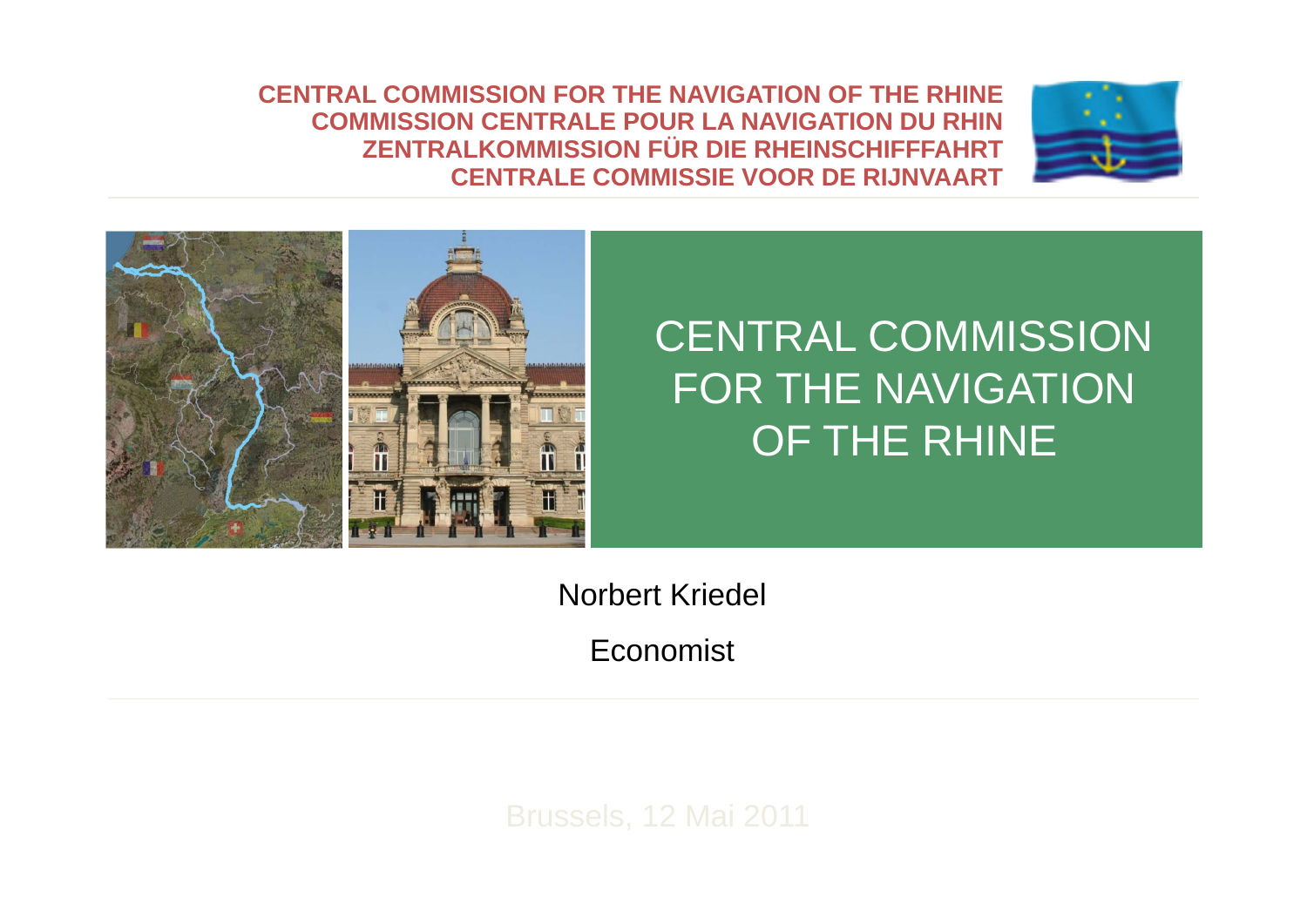### Inland Shipping Data in Market Monitoring

Norbert Kriedel, Economist, CCNR Market Observation European Inland Navigation Central Commission for Navigation on the Rhine

#### **ETISplus Waterborne Transport Data Workshop**

Neth-ER (The Netherlands House for Education and Research Aarlenstraat (Rue d'Arlon) 22, Brussels 12.05.2011

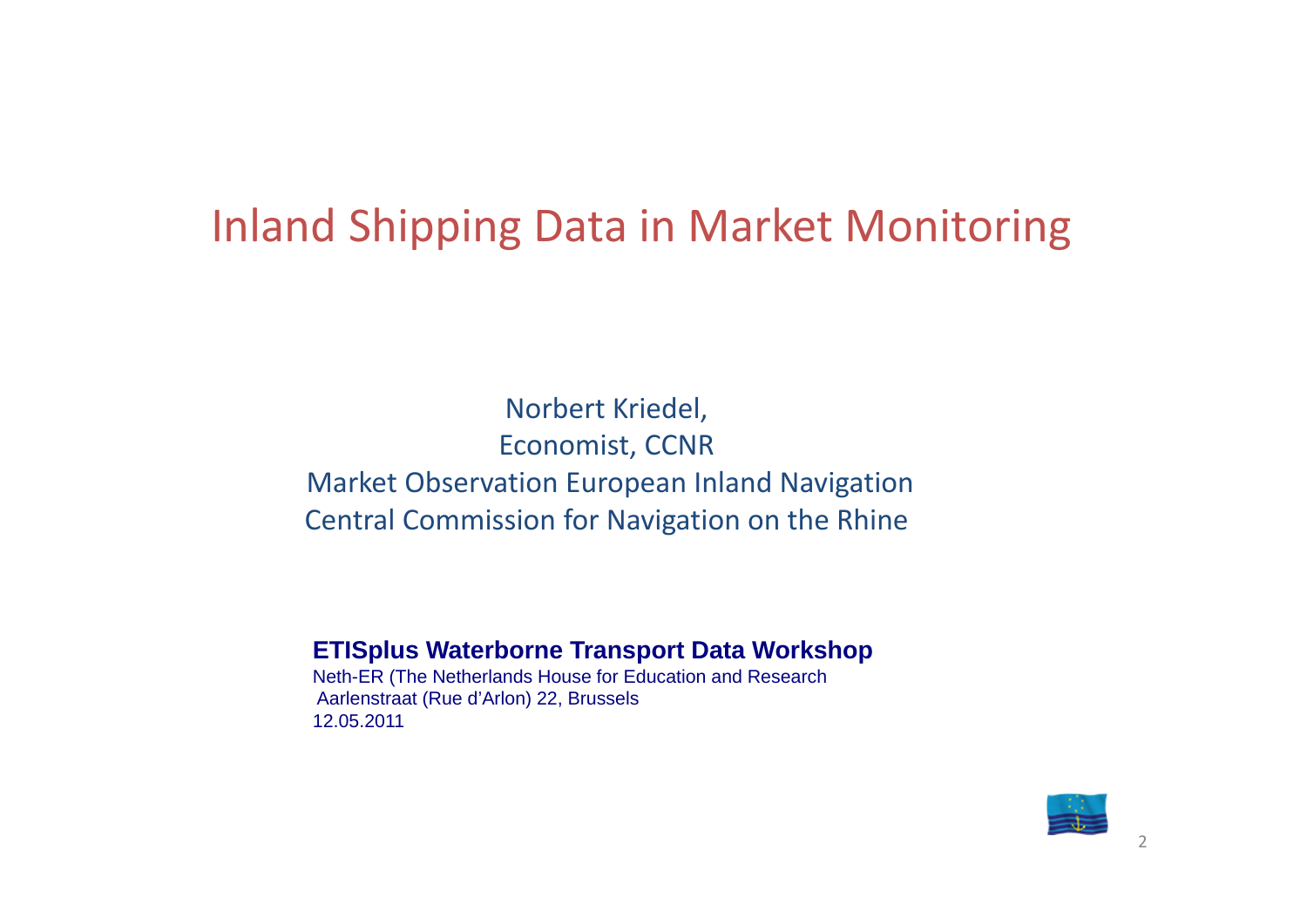## Overview Main Areas of Market Observation

*1) Transport Demand*

*2) Transport Supply*

*3) Microeconomic Issues (Costs, Freight Rates, Turnover)*

*4) Inland Navigation Labour market*

*5) Modal Split*

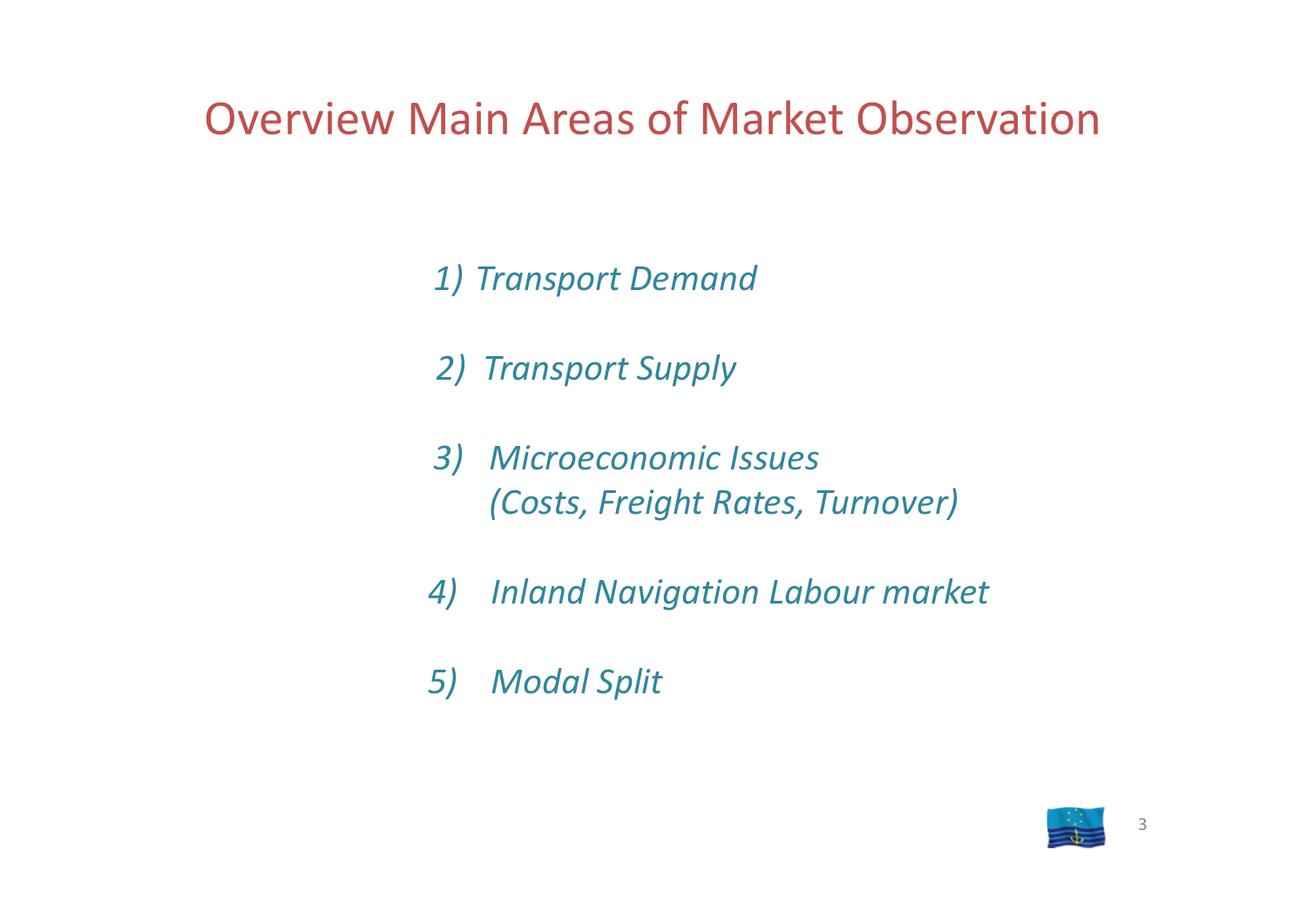#### Overview Sources of Market Observation1) Transport Demand

*Data for transport demand…*

- *National Statistical Offices*
- *National Shipping Authorities (also regional data) Austria: Via DonauFrance: Voies Navigables de France Germany: Wasserschifffahrtsdirektionen*
- *International organizations EurostatITF/OECD*

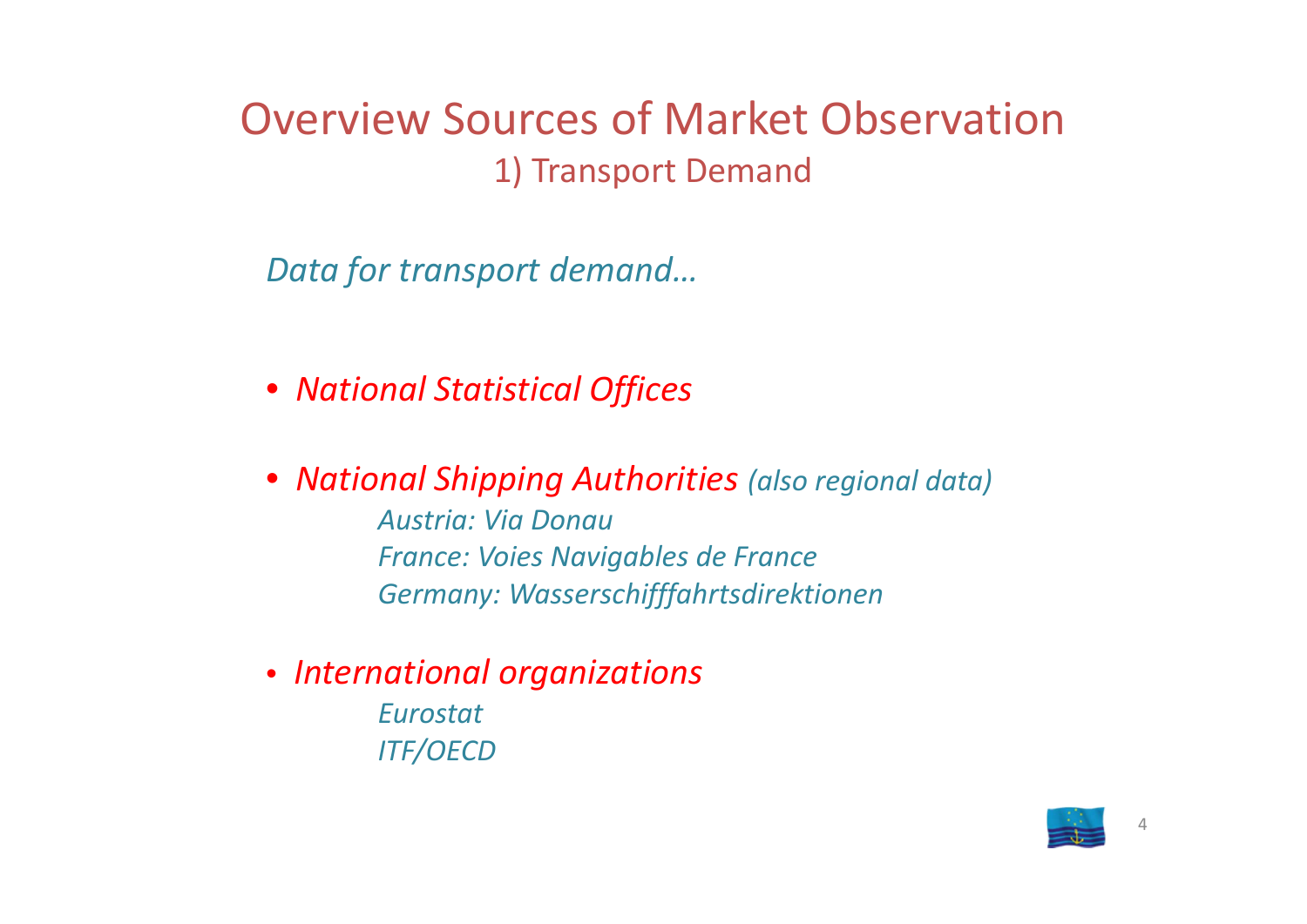#### Goods Transport in Inland Navigation – Danube Countries



5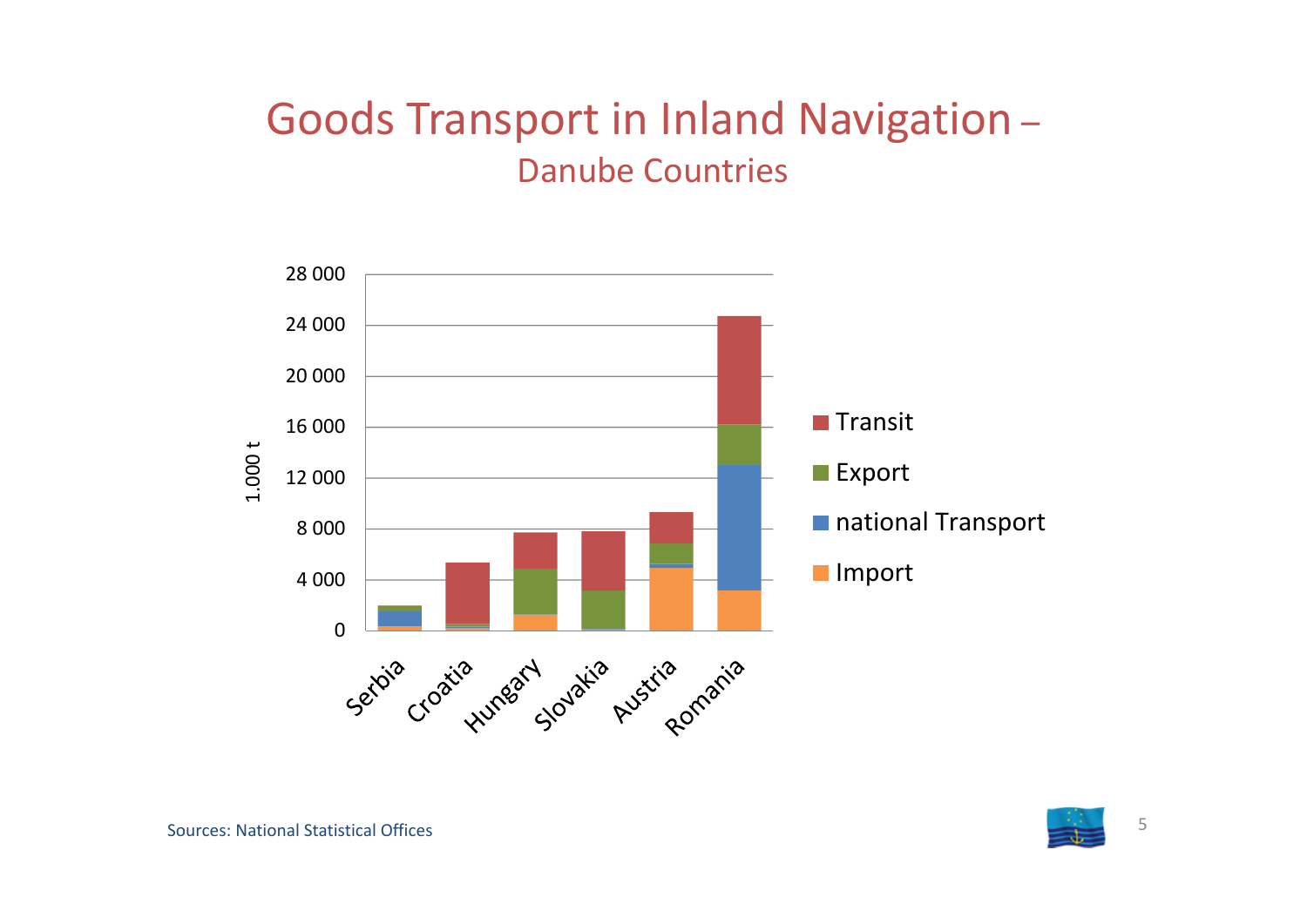# Data for Transport Demand – Problems and Limitations

- *1) No actual transport statistics for certain countries (e.g. Belgium, Netherlands)*
- *2) Transit Traffic sometimes not included in official data.*
	- *Alternative: Estimations based on …*
	- $\bullet$ *Inland Port Statistics*
	- *Sea Port Statistics (overall traffic / hinterland share / modal split share of IWT)*

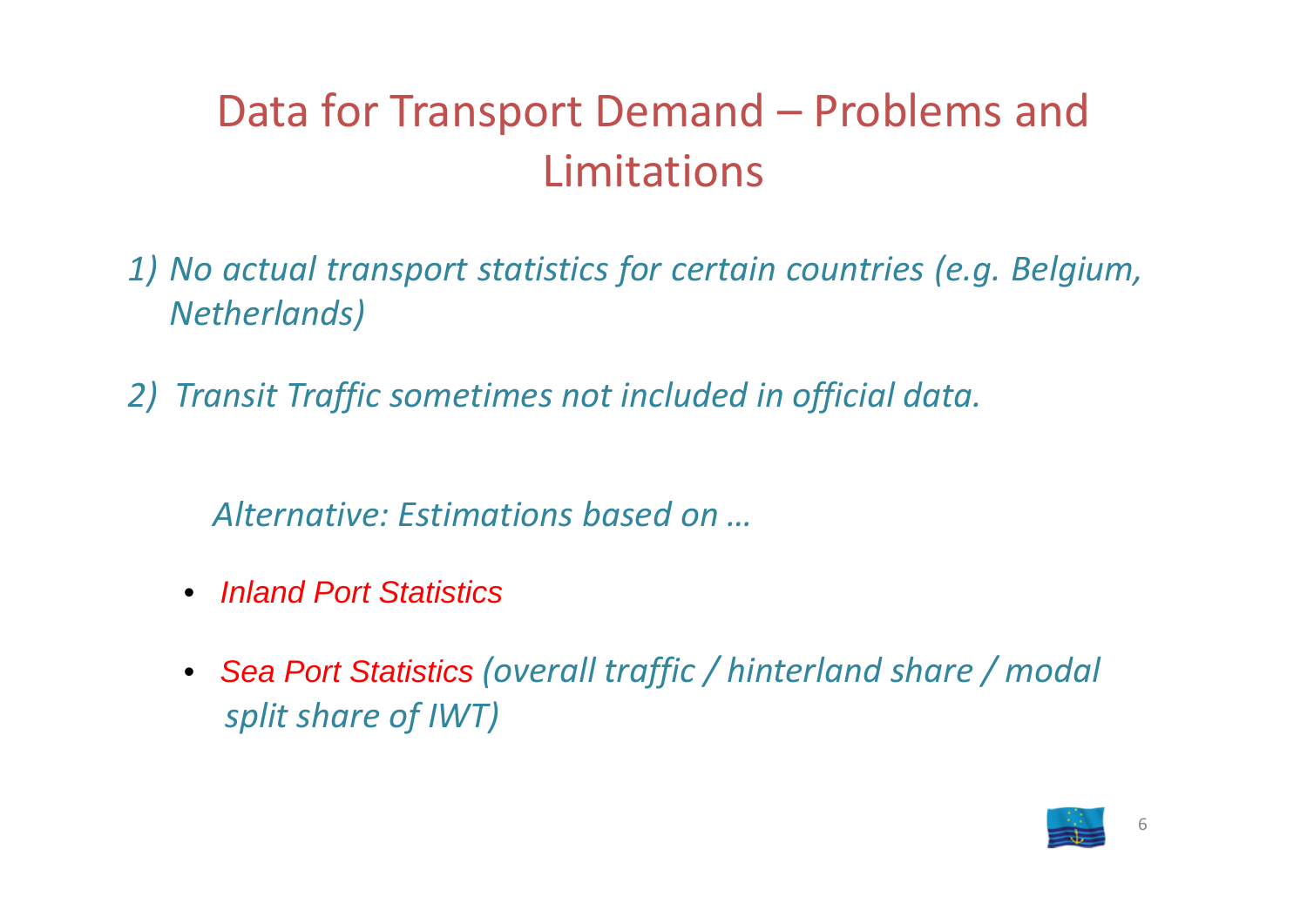# Data for Transport Demand – Problems and Limitations (II)

*3) Eurostat Change from NST/R goods classification to NST 2007*

*Loss of information New goods categories are often not well specified for market observation*

#### **Example:**

Old Classification: (NST/R) Code 11: Iron Ore, Metal Wastes …. Steel segment Code 15: Sand & Gravel **Example 2.1. Construction segment** 

New Classification: (NST 2007) GT 03: Ores, Sand & Gravel, other mining materials …. Both segments

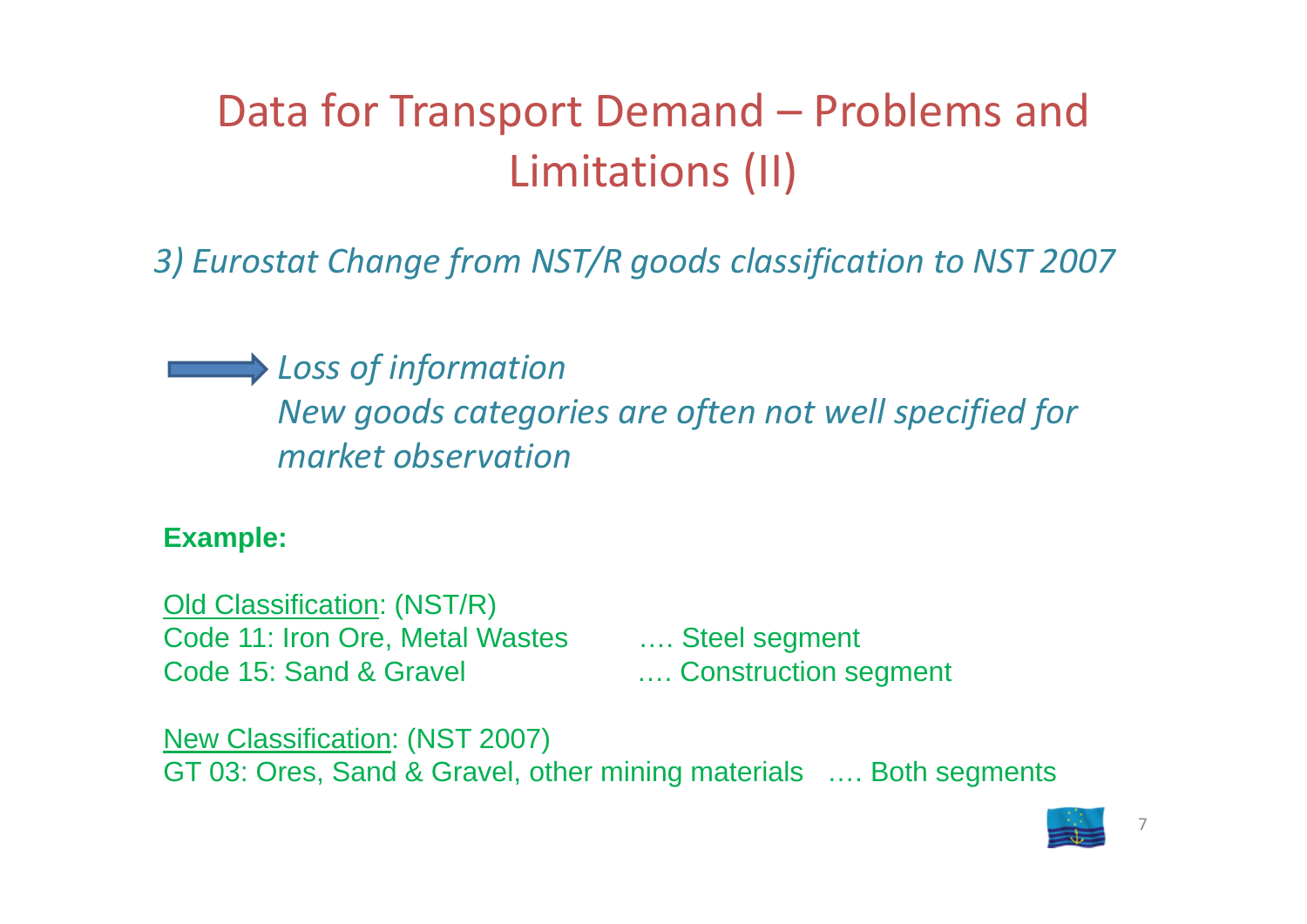# Data for Transport Demand – Problems and Limitations (II)

*Eurostat Change from NST/R goods classification to NST 2007*

*Possible solution of the Problem:*

*Harmonisation of NST 2007 on 3 digits at <sup>a</sup> European level*



*all countries shall be obliged to produce statistics at this degree of detail*

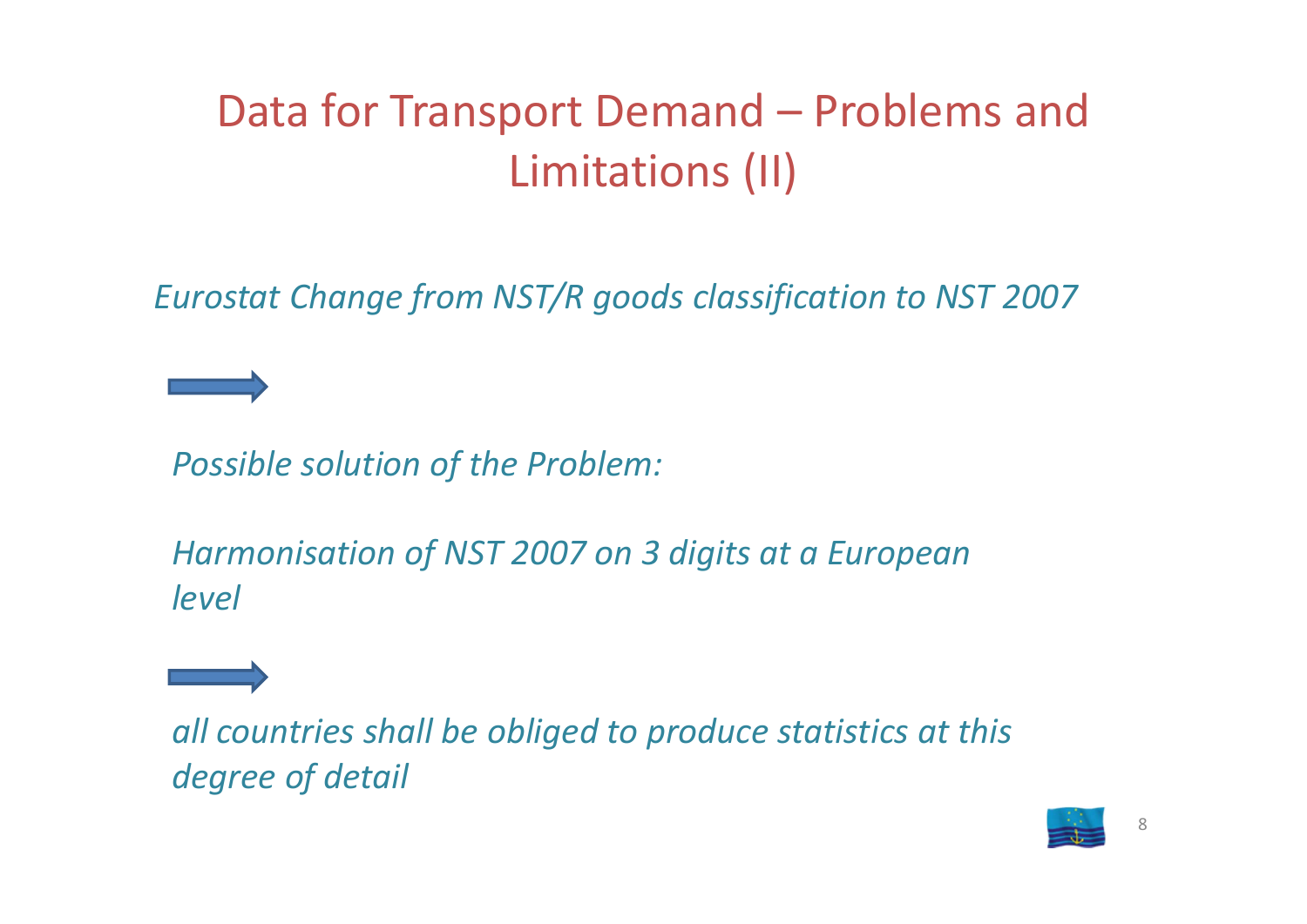#### Transport Ores and Metal Wastes (Rhine)



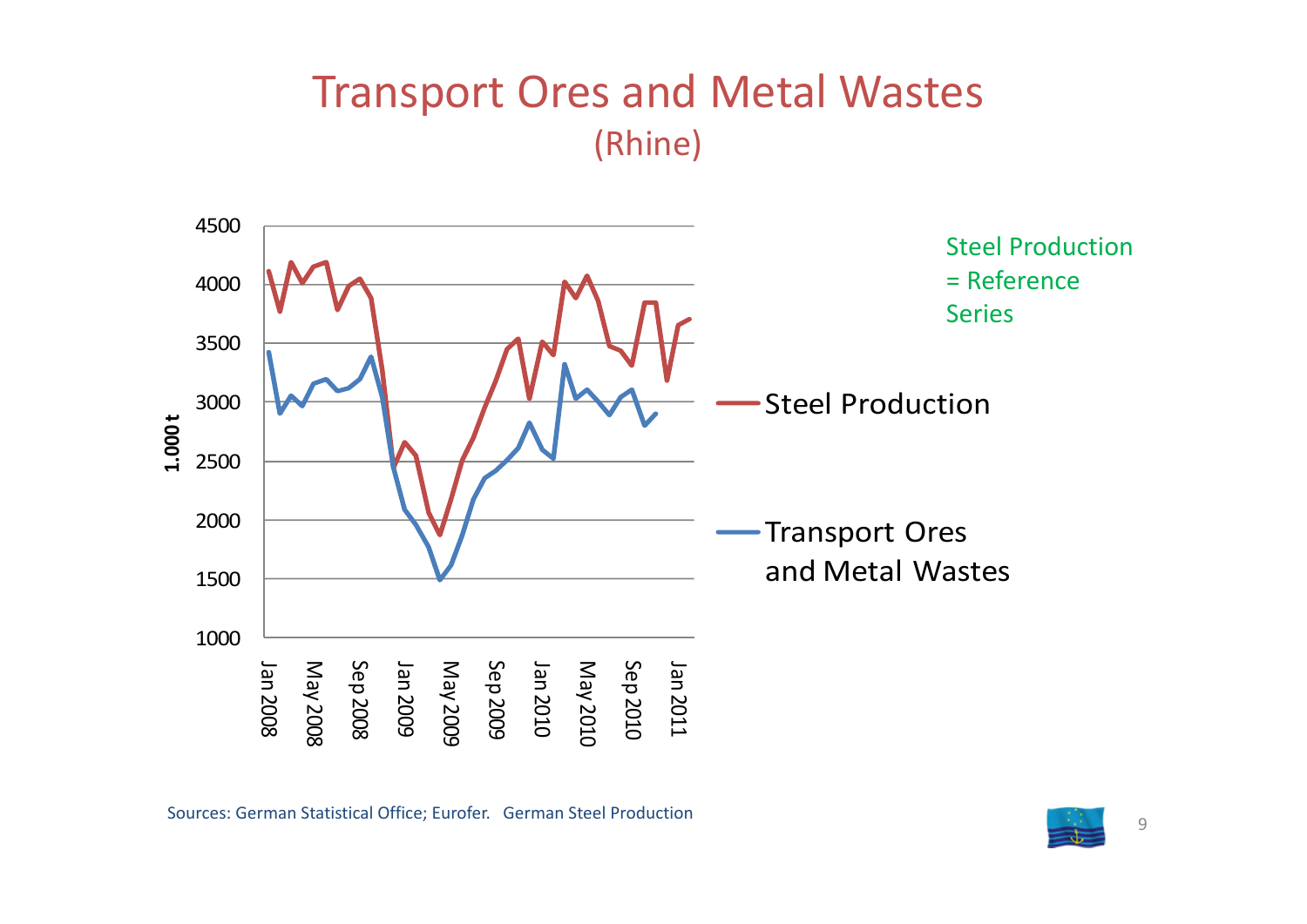### Overview Sources of Market Observation2) Transport Supply

*Data for fleet statistics…*

•*National Statistical Offices* •*International Ship Registers (IVR)* •*Ministries of Transport*

*Problems/Limitations:*

- *Sometimes two different sources for one country*
- *Problems of actuality in some countries*
- *Active / Inactive fleet: Some sources contain inactive ships*

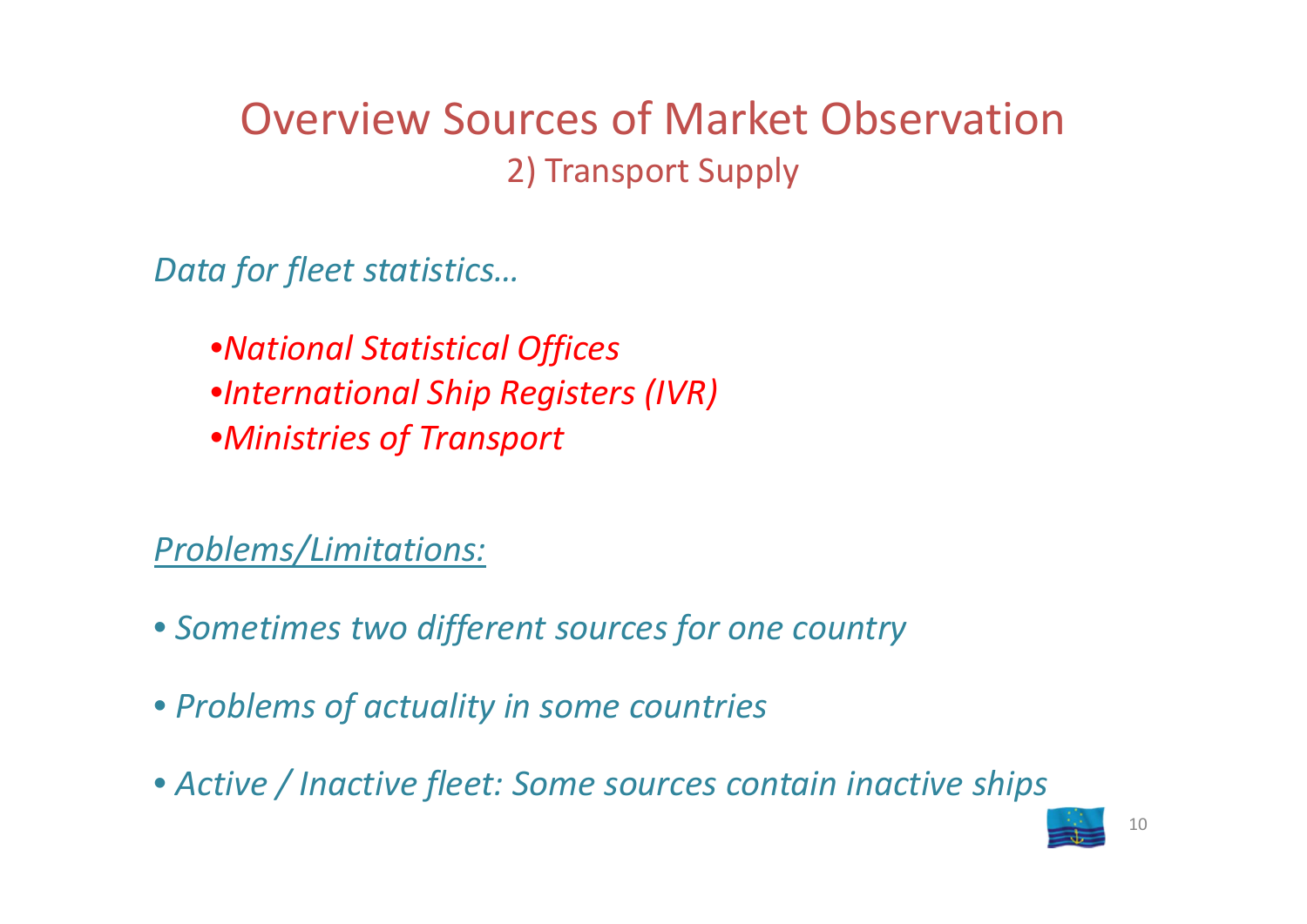## Tanker Shipping in Western Europe – Comparison of Supply and Demand over time



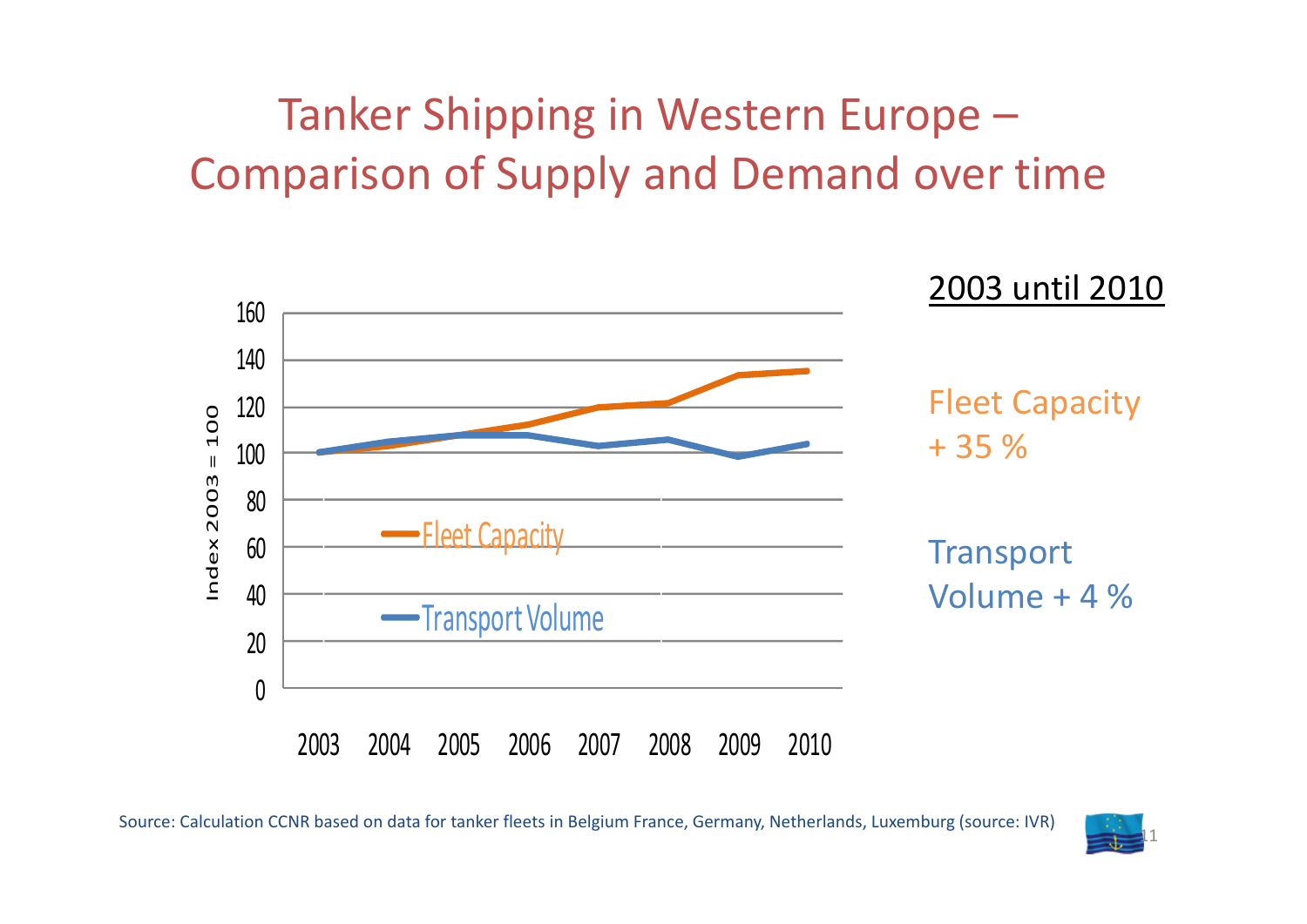Overview Sources of Market Observation3) Microeconomic Indicators

• *Cost Structure and Evolution of Costs sources: shipping industry associations*

• *Freight Rates sources: surveys of shippers*

• *Turnover*

*calculations CCNR for dry cargo market / tanker shipping based on freight rates and transport volumes of the whole industry*

12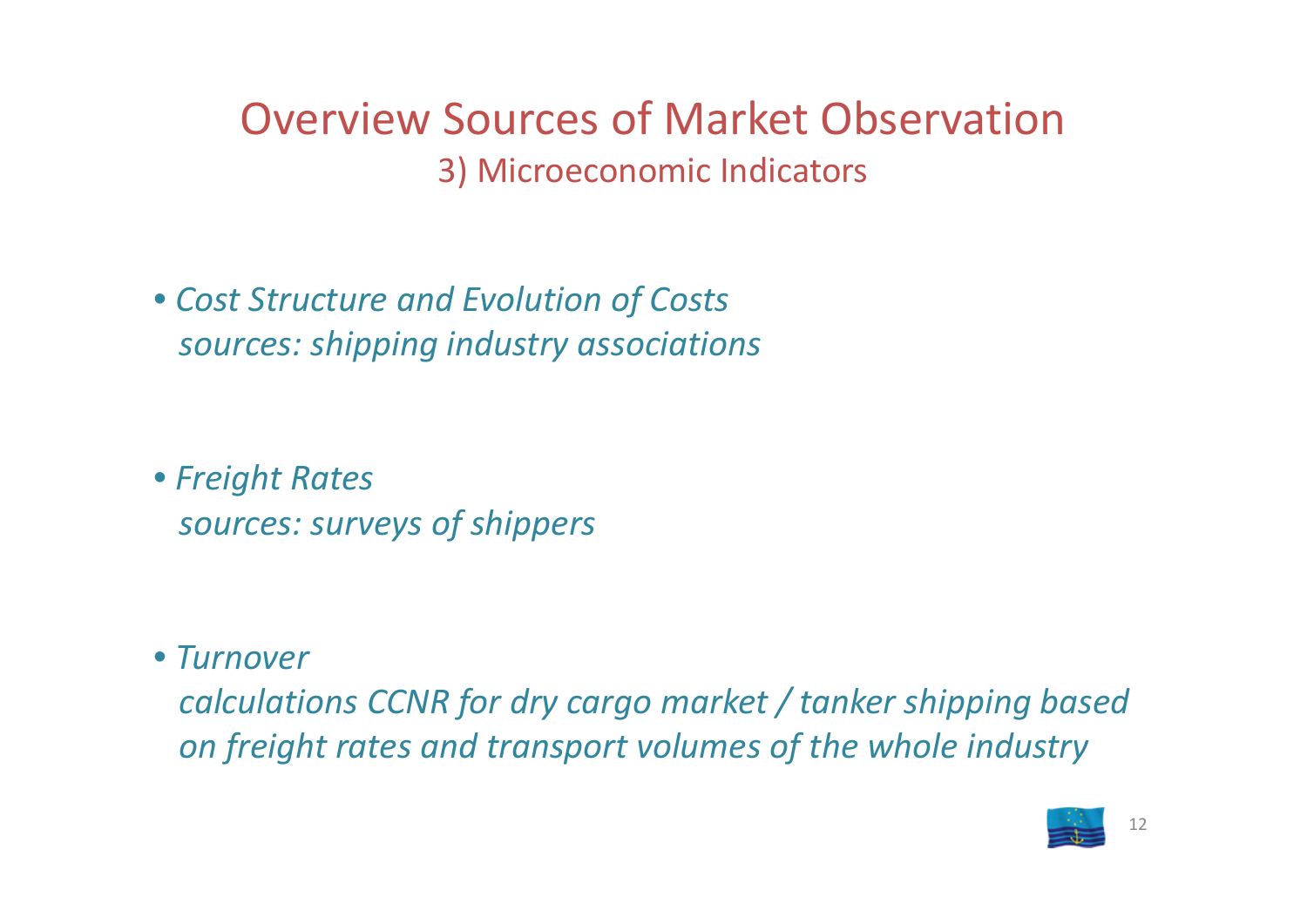# Freight Rates in Tanker Shipping on the Rhine

(Gasoil freight rates)



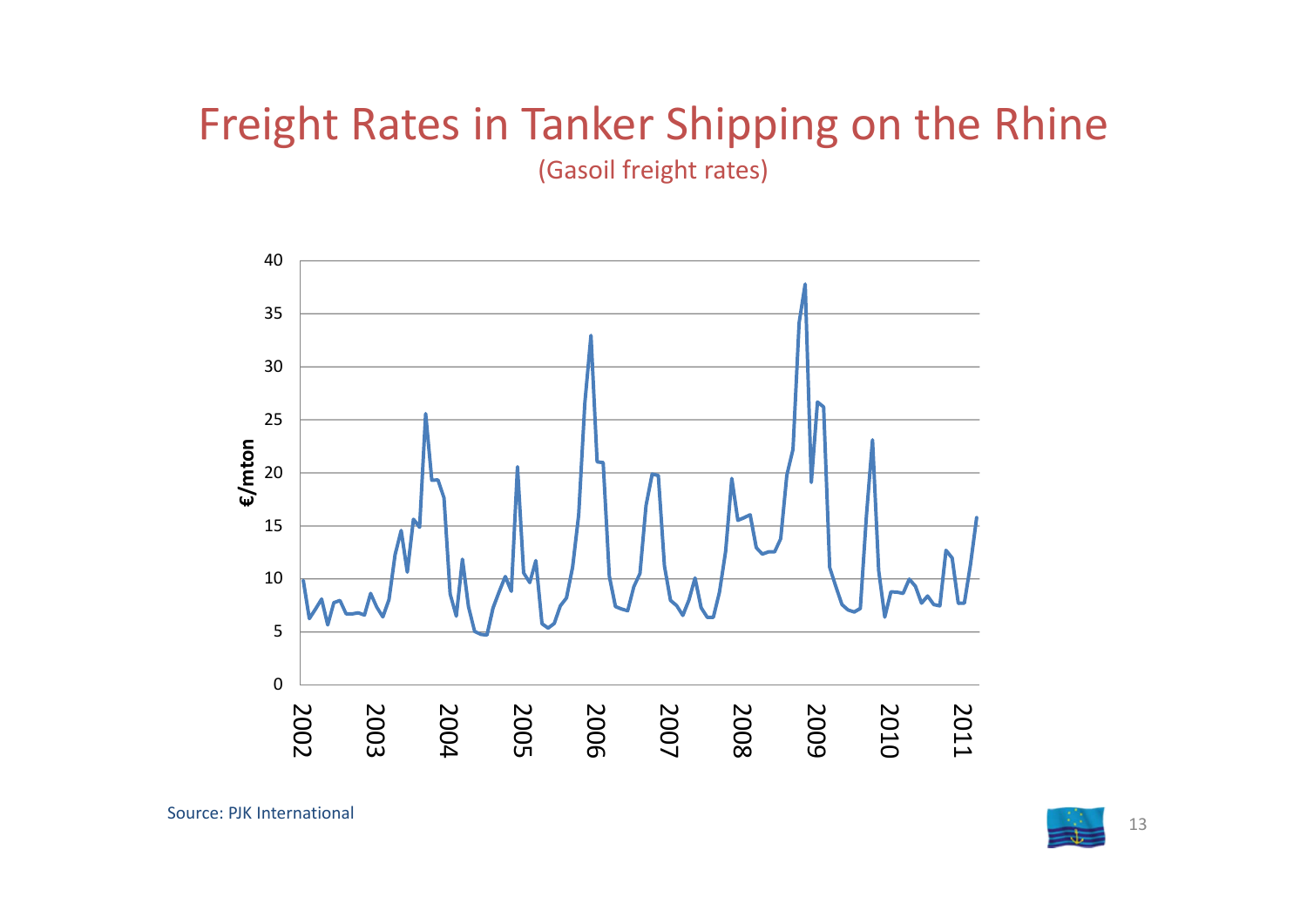## Freight Rates in Tanker Shipping and Water level



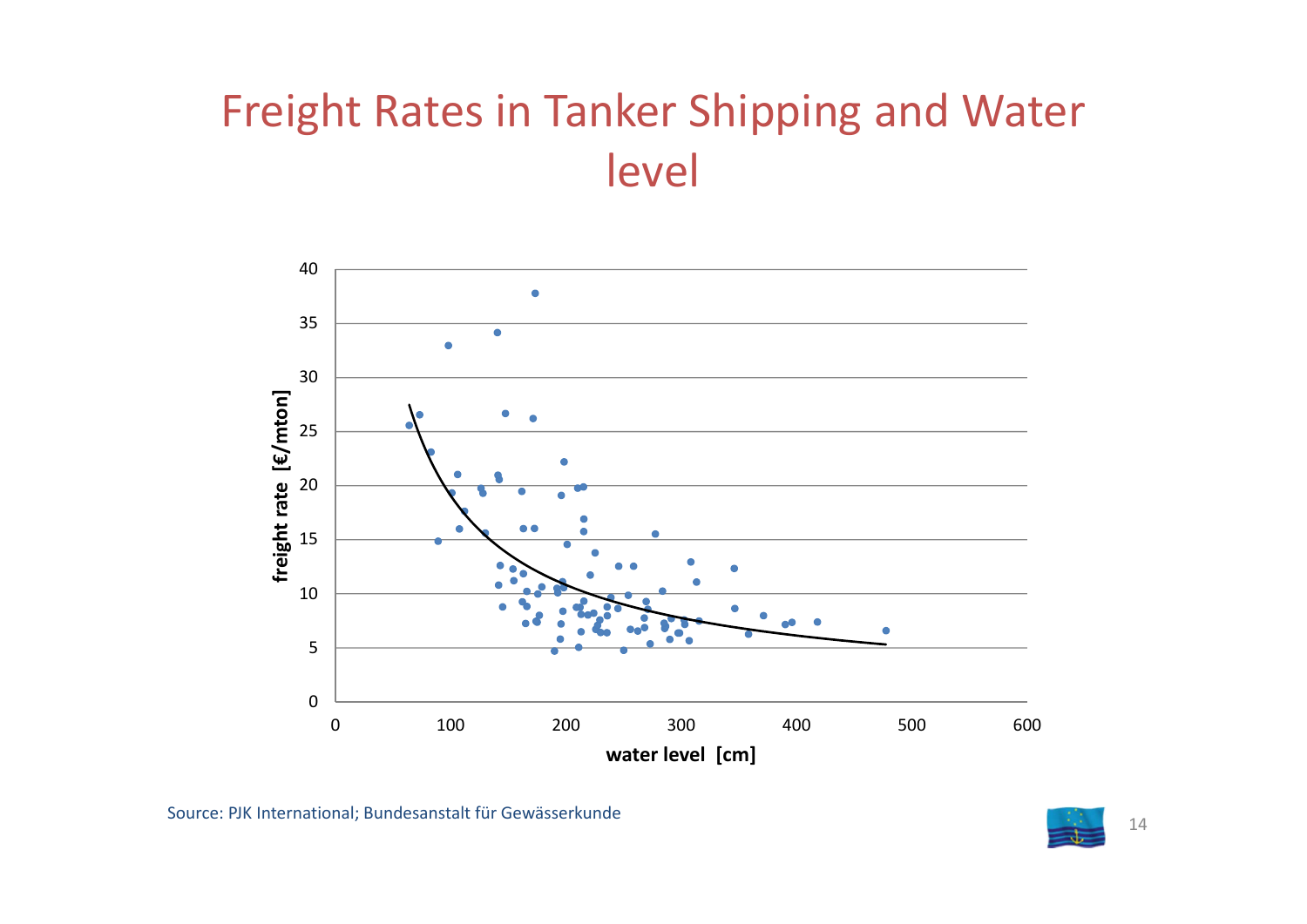# Freight Rates, Transport Demand and Turnover (Tanker shipping)



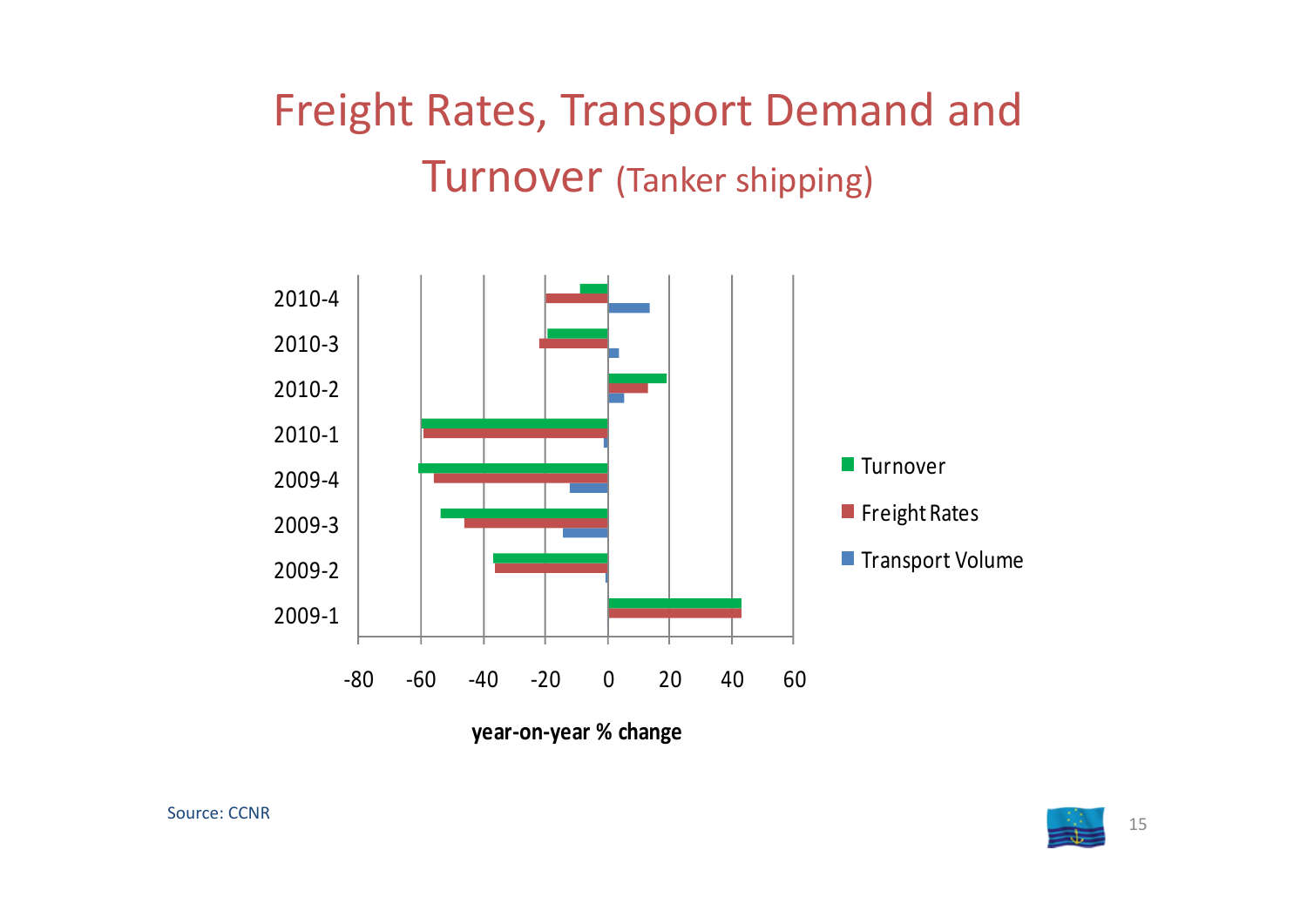#### Overview Sources of Market Observation4) Labour Market Issues

*Data sources for employment studies in inland shipping …*

- *National Statistical Offices (for overall employment and employment in sub ‐markets, wages, etc. )*
- *National Social Security Organizations (for employment according to age groups, number of foreign personnel, number of female and male employees, etc.)*
- *Social Security Organizations for self‐employed (for number of self‐employed inland shippers)*

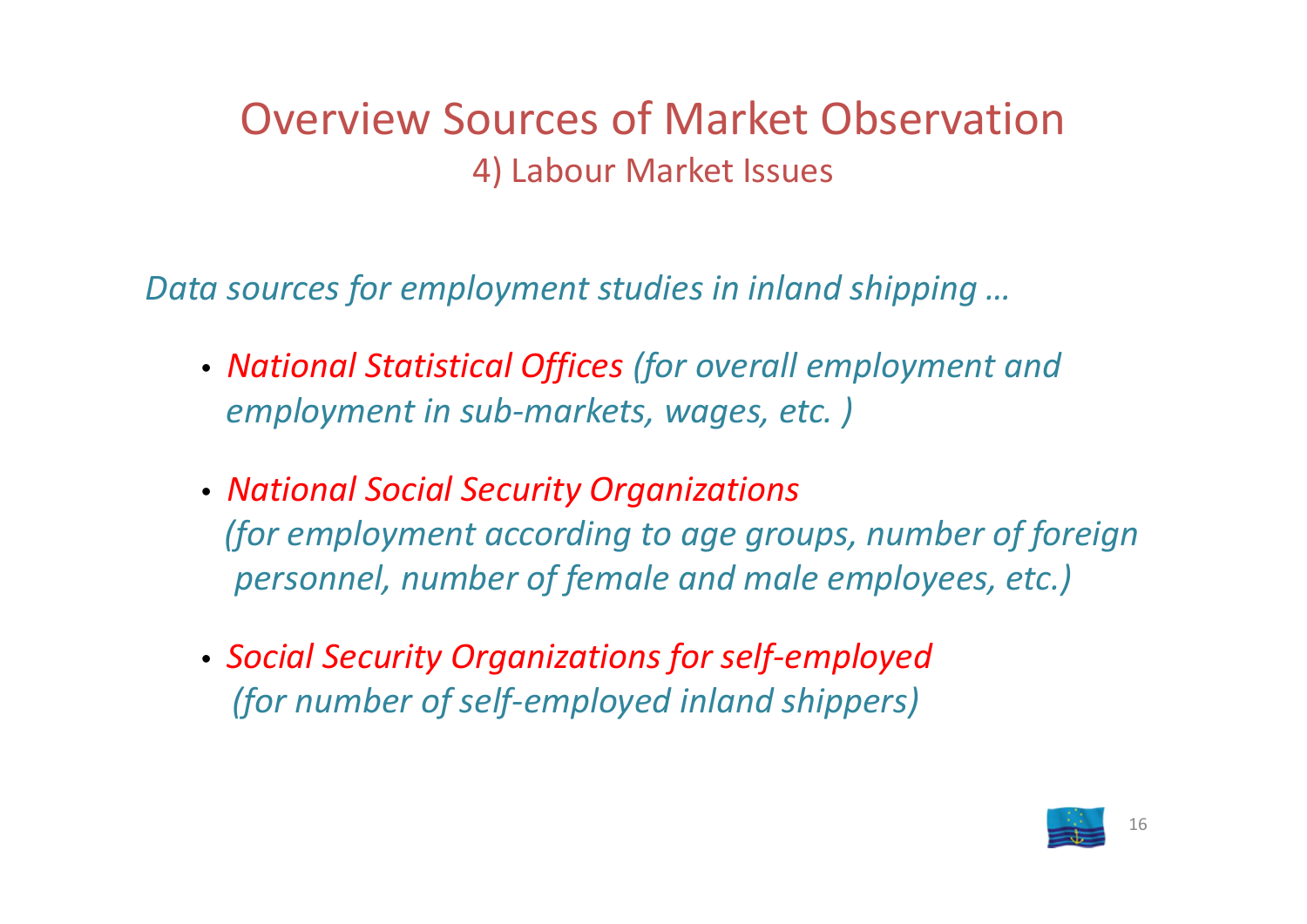#### Employment in Dutch Inland Navigation (fte <sup>=</sup> full time equivalents)



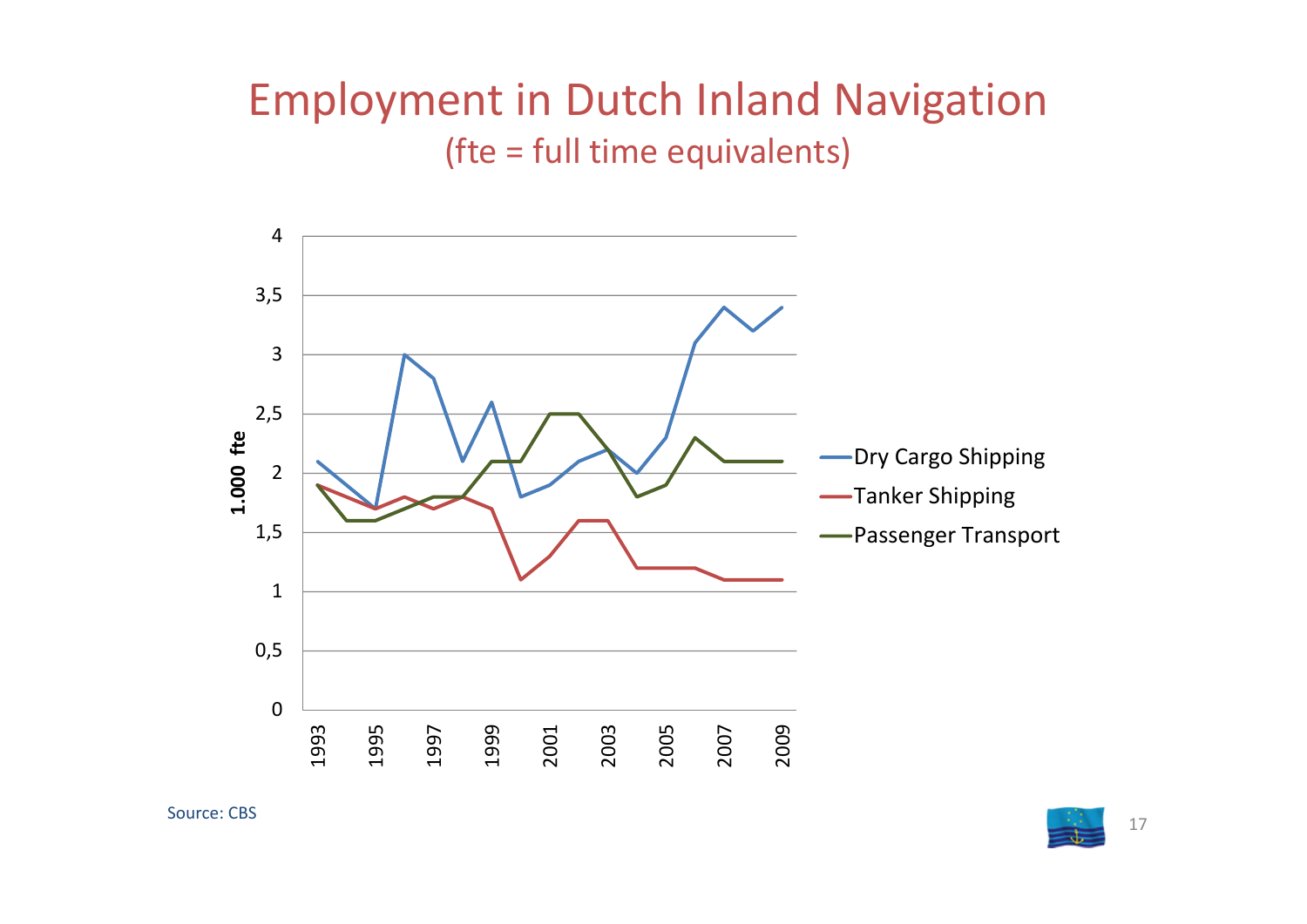### Age Structure in Belgian Inland Shipping



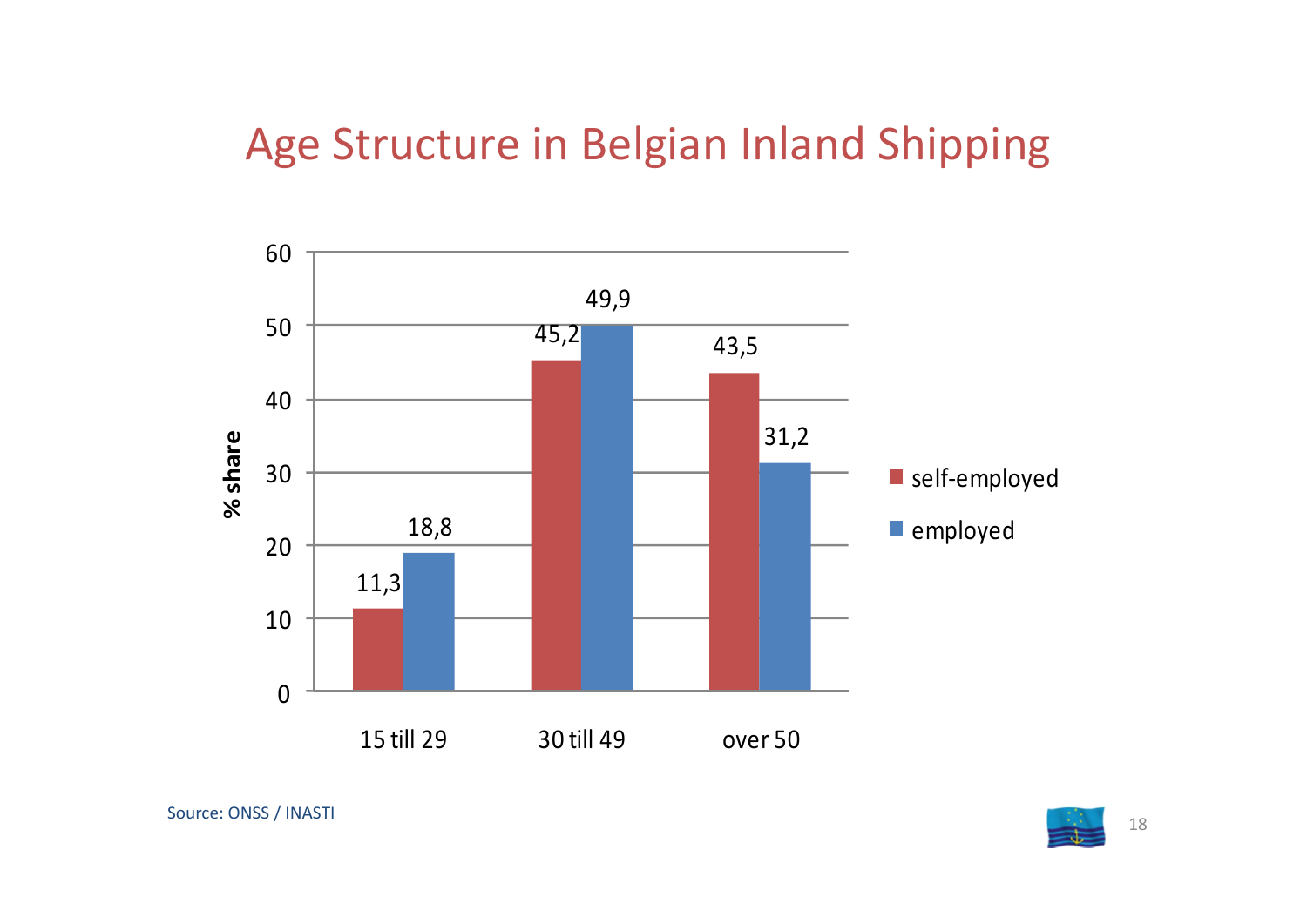### Employment in German Inland Shipping